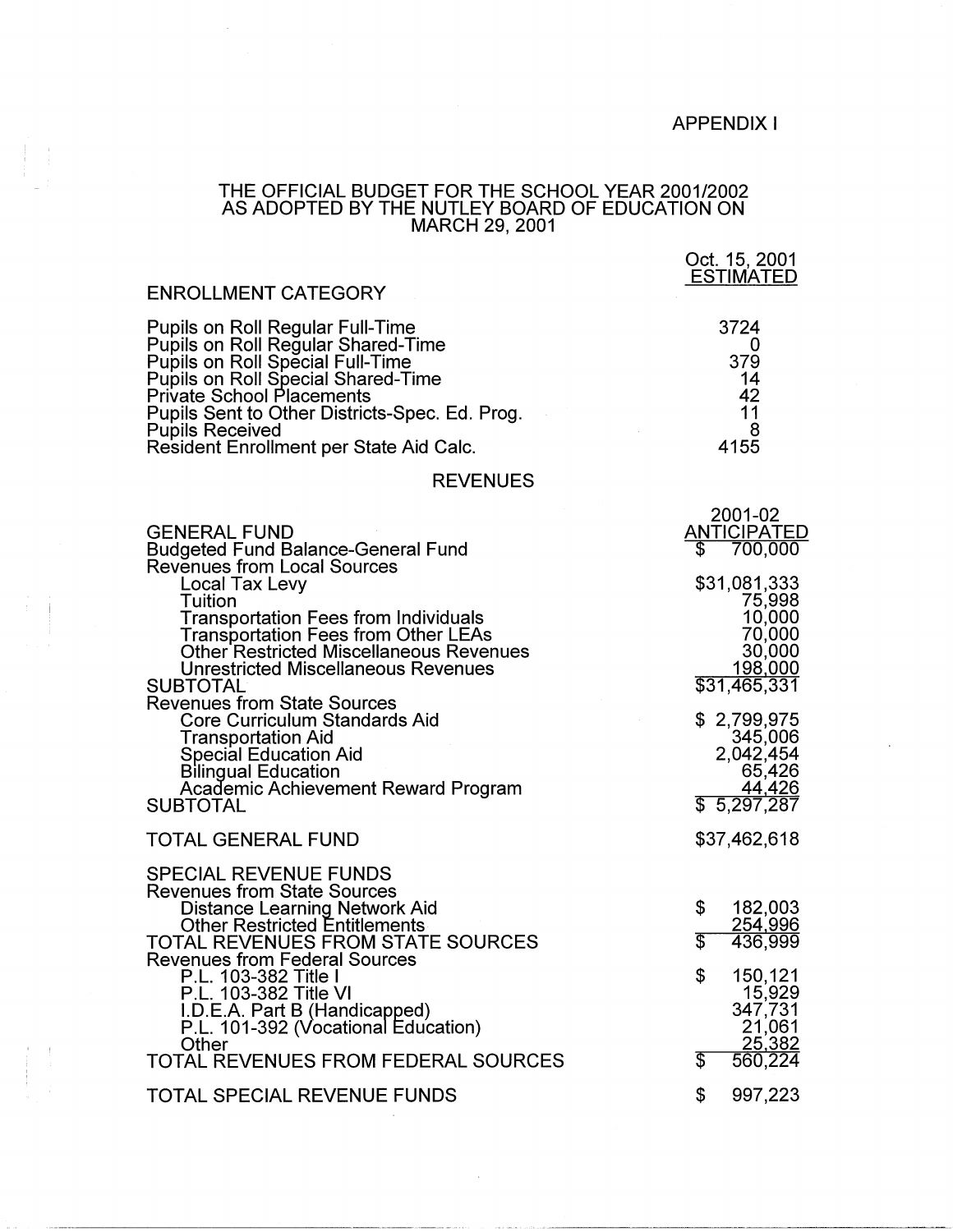| <b>DEBT SERVICE</b>                                                                                                                    | 2001-02<br><b>ANTICIPATED</b> |
|----------------------------------------------------------------------------------------------------------------------------------------|-------------------------------|
| <b>Revenues from Local Sources</b><br><b>Local Tax Levy</b><br>TOTAL REVENUES FROM LOCAL SOURCES<br><b>Revenues from State Sources</b> | <u>144,349</u><br>144,349     |
| Debt Service Aid Type II<br>TOTAL LOCAL DEBT SERVICE                                                                                   | <u>15,547</u><br>159,896      |
| <b>TOTAL DEBT SERVICE FUND</b>                                                                                                         | 159,896<br>S                  |
| <b>TOTAL REVENUES/SOURCES</b>                                                                                                          | \$38,619,737                  |

## APPROPRIATIONS

|                                                                                                                                                                                                                                                                                                                                                                                                                                                                                                                                                                                                                                                                                     | 2001-02                                                                                                                                                                                                    |
|-------------------------------------------------------------------------------------------------------------------------------------------------------------------------------------------------------------------------------------------------------------------------------------------------------------------------------------------------------------------------------------------------------------------------------------------------------------------------------------------------------------------------------------------------------------------------------------------------------------------------------------------------------------------------------------|------------------------------------------------------------------------------------------------------------------------------------------------------------------------------------------------------------|
| <b>GENERAL CURRENT EXPENSE</b><br><b>Regular Programs-Instruction</b>                                                                                                                                                                                                                                                                                                                                                                                                                                                                                                                                                                                                               | <b>APPROPRIATIONS</b><br>\$16,108,473                                                                                                                                                                      |
| Special Education-Instruction<br><b>Basic Skills/Remedial-Instruction</b><br><b>Bilingual Education-Instruction</b><br>School-Spon. Cocurricular Activities-                                                                                                                                                                                                                                                                                                                                                                                                                                                                                                                        | 1,705,634<br>378,487<br>176,843                                                                                                                                                                            |
| Instruction<br>School-Sponsored Athletics-Instruction<br><b>Community Services Programs/Operations</b>                                                                                                                                                                                                                                                                                                                                                                                                                                                                                                                                                                              | 147,900<br>726,408<br>3,500                                                                                                                                                                                |
| Undistributed Expenditures:<br>Instruction<br><b>Health Services</b>                                                                                                                                                                                                                                                                                                                                                                                                                                                                                                                                                                                                                | 2,104,246<br>453,404                                                                                                                                                                                       |
| Other Support Services-Students-Related &<br><b>Extraordinary Services</b><br><b>Other Support Services-Students-Regular</b><br><b>Other Support Services-Students-Special</b><br><b>Improvement of Instructional Services</b><br><b>Educational Media Services/School Library</b><br><b>Instructional Staff Training Services</b><br>Support Services-General Administration<br>Support Services-School Administration<br><b>Operation &amp; Maintenance of Plant Services</b><br><b>Student Transportation Services</b><br><b>Business &amp; Other Support Services</b><br>Personal Services-Employee Benefits<br><b>Food Services</b><br><b>Total Undistributed Expenditures</b> | 291,913<br>905,123<br>616,014<br>331,071<br>717,921<br>44,850<br>824,761<br>2,100,529<br>3,592,746<br>1,074,140<br>$\begin{array}{c} \n 0.911, 136 \\ 4.015, 308\n \end{array}$<br>185,000<br>\$18,168,162 |
| TOTAL GENERAL CURRENT EXPENSE                                                                                                                                                                                                                                                                                                                                                                                                                                                                                                                                                                                                                                                       | \$37,415,407                                                                                                                                                                                               |
| <b>CAPITAL OUTLAY</b><br>Equipment<br><b>Facilities Acquisition &amp; Construction Services</b>                                                                                                                                                                                                                                                                                                                                                                                                                                                                                                                                                                                     | \$<br>16,711<br>4,000                                                                                                                                                                                      |
| TOTAL CAPITAL OUTLAY                                                                                                                                                                                                                                                                                                                                                                                                                                                                                                                                                                                                                                                                | \$<br>20,711                                                                                                                                                                                               |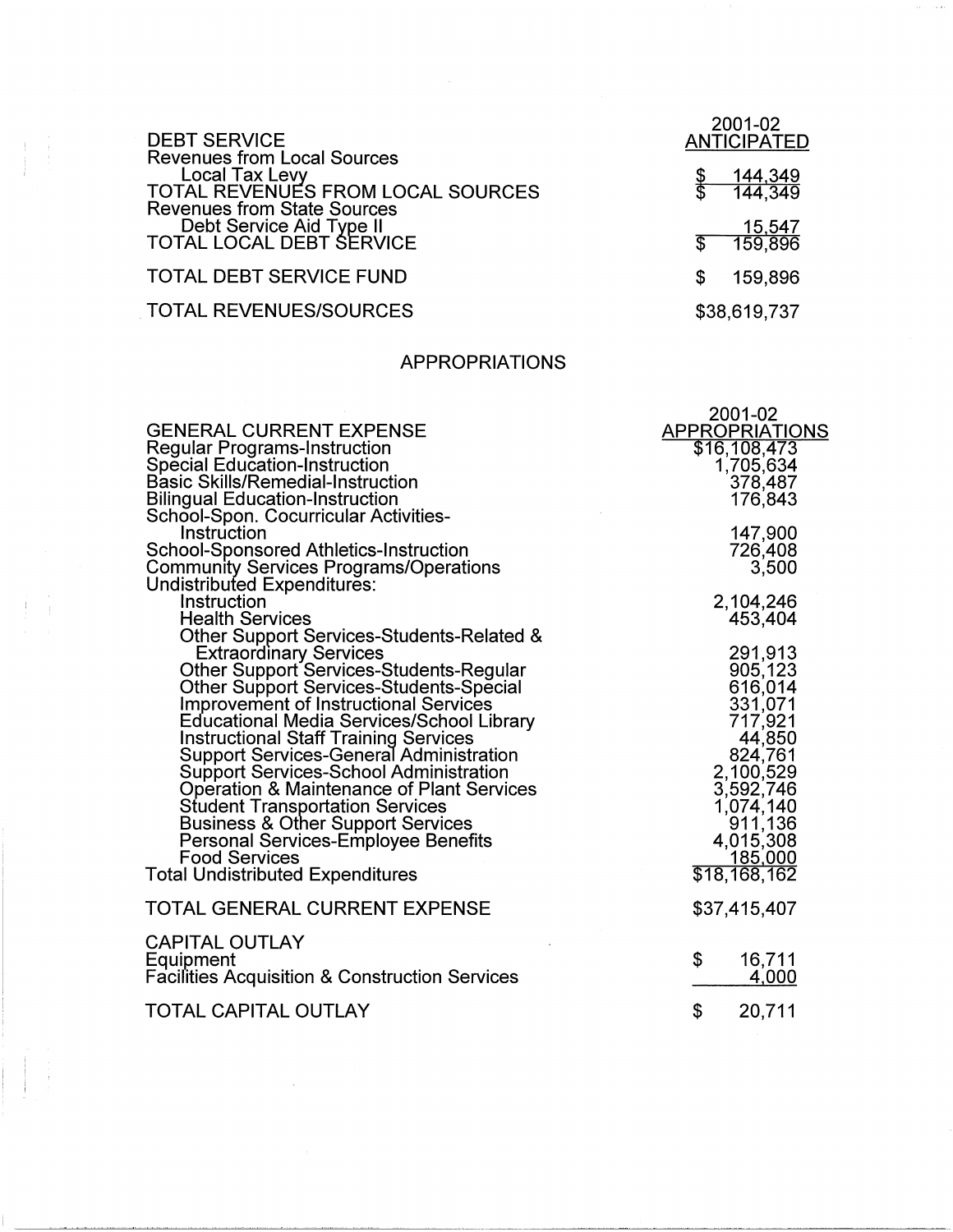|                                                                                                                                                                                                                                           | 2001-02<br><b>APPROPRIATIONS</b>                                             |
|-------------------------------------------------------------------------------------------------------------------------------------------------------------------------------------------------------------------------------------------|------------------------------------------------------------------------------|
| <b>SPECIAL SCHOOLS</b><br><b>Summer School - Instruction</b><br><b>Summer School - Support Services</b><br><b>Total Summer School</b>                                                                                                     | \$<br>23,000<br>3,500<br>\$<br>26,500                                        |
| <b>TOTAL SPECIAL SCHOOLS</b>                                                                                                                                                                                                              | \$<br>26,500                                                                 |
| <b>Transfer of Funds to Charter Schools</b>                                                                                                                                                                                               | \$<br>0                                                                      |
| <b>GENERAL FUND GRAND TOTAL</b>                                                                                                                                                                                                           | \$37,462,618                                                                 |
| <b>STATE PROJECTS</b><br><b>Support Services</b><br><b>Distance Learning Network Aid:</b><br><b>Facilities Acquisition and Construction Services</b><br><b>Contribution to Charter School</b><br>Total Distance Learning Network Aid      | \$<br>165,203<br>16,800<br>T<br>182,003                                      |
| <b>SPECIAL REVENUE FUNDS</b><br><b>Other State Projects:</b><br>Nonpublic Textbooks<br><b>Nonpublic Auxiliary Services</b><br>Nonpublic Handicapped Services<br><b>Nonpublic Nursing Services</b><br>Other<br><b>TOTAL STATE PROJECTS</b> | \$<br>32,402<br>85,439<br>77,856<br>35,846<br>23,453<br>\$<br>436,999        |
| <b>FEDERAL PROJECTS:</b><br>P.L. 103-382 Title I<br>P.L. 103-382 Title VI<br>I.D.E.A. Part B (Handicapped)<br>P.L. 101-392 (Vocational Education)<br><b>Private Industry Council (JTPA)</b><br>Other<br><b>TOTAL FEDERAL PROJECTS</b>     | \$<br>150,121<br>15,929<br>347,731<br>21,061<br>0<br>25,382<br>\$<br>560,224 |
| <b>TOTAL SPECIAL REVENUE FUNDS</b>                                                                                                                                                                                                        | \$<br>997,223                                                                |
| <b>DEBT SERVICE FUNDS</b><br>Debt Service Regular<br>TOTAL DEBT SĚRVICE FUNDS                                                                                                                                                             | 159,896<br>Տ<br>Տ<br>159,896                                                 |
| <b>TOTAL EXPENDITURES/APPROPRIATIONS</b>                                                                                                                                                                                                  | \$38,619,737                                                                 |

 $\frac{1}{2}$ 

I